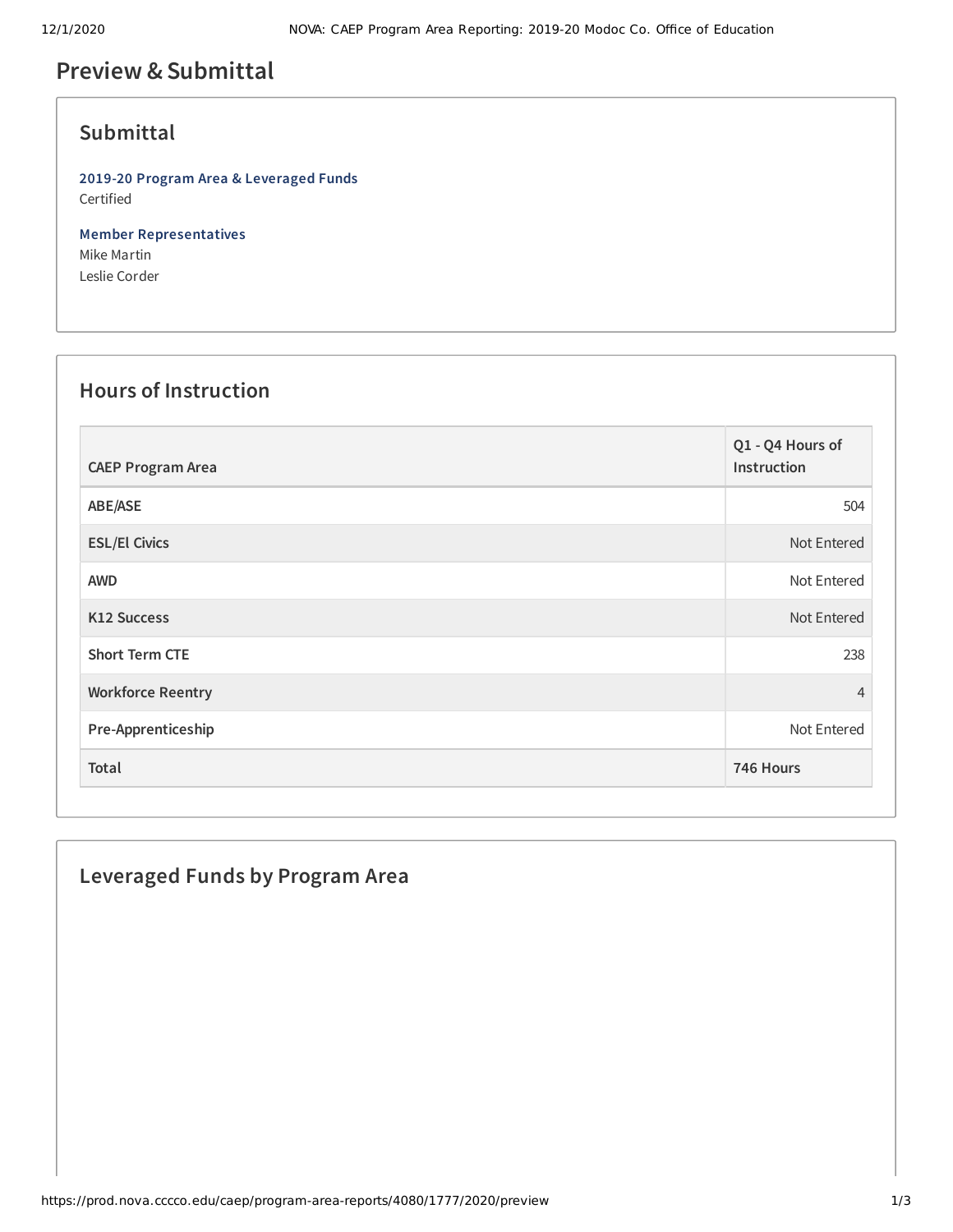12/1/2020 NOVA: CAEP Program Area Reporting: 2019-20 Modoc Co. Office of Education

| Fund                                         | <b>ABE/ASE</b>        | ESL/El<br><b>Civics</b> | <b>AWD</b>            | K12<br><b>Success</b> | Short<br><b>Term CTE</b> | Workforce<br>Reentry | Pre-<br>Apprenticeship | <b>Totals</b> |
|----------------------------------------------|-----------------------|-------------------------|-----------------------|-----------------------|--------------------------|----------------------|------------------------|---------------|
| California Adult<br><b>Education Program</b> | \$59,702              | <b>Not</b><br>Entered   | <b>Not</b><br>Entered | Not<br>Entered        | \$28,190                 | \$477                | Not Entered            | \$88,369      |
| <b>CalWORKs</b>                              | <b>Not</b><br>Entered | <b>Not</b><br>Entered   | <b>Not</b><br>Entered | Not<br>Entered        | <b>Not</b><br>Entered    | Not Entered          | Not Entered            | \$0           |
| <b>NonCredit</b>                             | Not<br>Entered        | Not<br>Entered          | Not<br>Entered        | Not<br>Entered        | Not<br>Entered           | Not Entered          | Not Entered            | \$0           |
| <b>Perkins</b>                               | Not<br>Entered        | Not<br>Entered          | Not<br>Entered        | Not<br>Entered        | Not<br>Entered           | Not Entered          | Not Entered            | \$0           |
| <b>LCFF</b>                                  | Not<br>Entered        | Not<br>Entered          | Not<br>Entered        | Not<br>Entered        | Not<br>Entered           | Not Entered          | Not Entered            | \$0           |
| Fees                                         | Not<br>Entered        | Not<br>Entered          | Not<br>Entered        | Not<br>Entered        | Not<br>Entered           | Not Entered          | Not Entered            | \$0           |
| K12 Adult Ed Jail<br><b>Funds</b>            | Not<br>Entered        | <b>Not</b><br>Entered   | <b>Not</b><br>Entered | Not<br>Entered        | <b>Not</b><br>Entered    | Not Entered          | Not Entered            | \$0           |
| <b>WIOA II</b>                               | Not<br>Entered        | Not<br>Entered          | Not<br>Entered        | Not<br>Entered        | Not<br>Entered           | Not Entered          | Not Entered            | \$0           |
| <b>Contracted Services</b>                   | Not<br>Entered        | Not<br>Entered          | Not<br>Entered        | Not<br>Entered        | Not<br>Entered           | Not Entered          | Not Entered            | \$0           |
| <b>Totals</b>                                | \$59,702              | \$0                     | \$0                   | \$0                   | \$28,190                 | \$477                | \$0                    | \$88,369      |

#### **Certification**

**25 Lassen-Modoc Adult Education Consortium - Primary Contact**

**Terry Bartley** Lassen College Comptroller [tbartley@lassencollege.edu](mailto:tbartley@lassencollege.edu)

**Carol Growdon** [cgrowdon@lassencollege.edu](mailto:cgrowdon@lassencollege.edu)

Approved by Carol Growdon

**12/01/2020 02:56 PM PST**